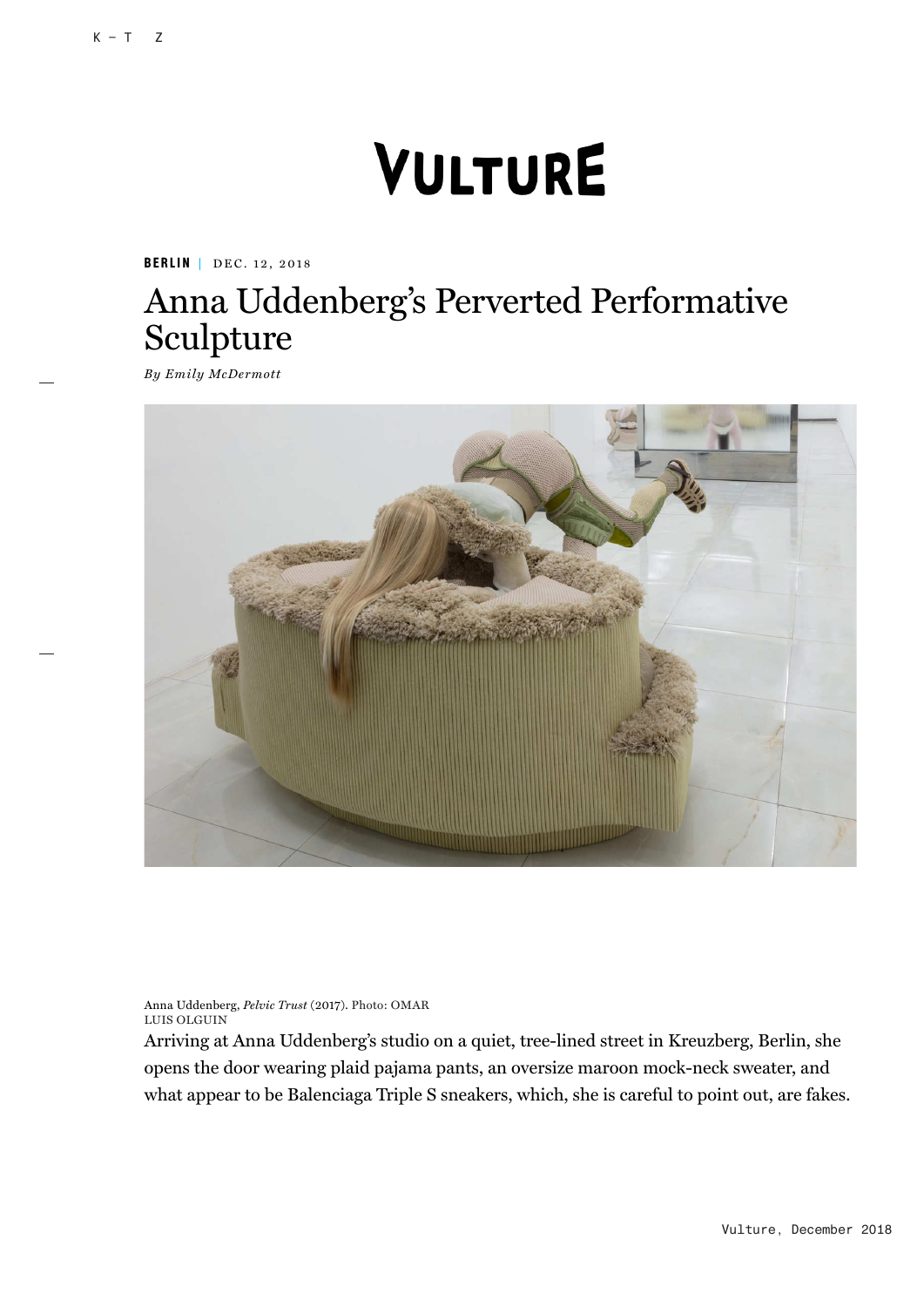"I prefer them to be fake," she explains, after we've settled in with tea and coffee. "If they weren't, then they'd show I am stupid enough to buy them for 800 euros, which would be so sad," she laughs. We're talking about her shoes because in a world where everyone is encouraged to be their truest self, according to Uddenberg, "everything is becoming increasingly fake." Everyone, after all, performs these truest selves in accordance with various societal codes, most of which we've never consciously adopted. Part of what makes Uddenberg such an interesting artist, though, is that she somehow didn't receive the subliminal message of how she was supposed to behave.

"In art school, people are very much supposed to be themselves and be authentic, but this sounds very strange to me because you can be so many things at the same time," says Uddenberg, whose flamboyant figurative sculptures center the idea of performing the self and female sexuality through the inclusion of selfie sticks, latex, mesh, and tramp stamps not to mention the poses in which they're often frozen, mid-twerk or legs spread.



Anna Uddenberg, *FOCUS #2 (Pussy Padding)* (2018). Photo: Gunter Lepkowski Berlin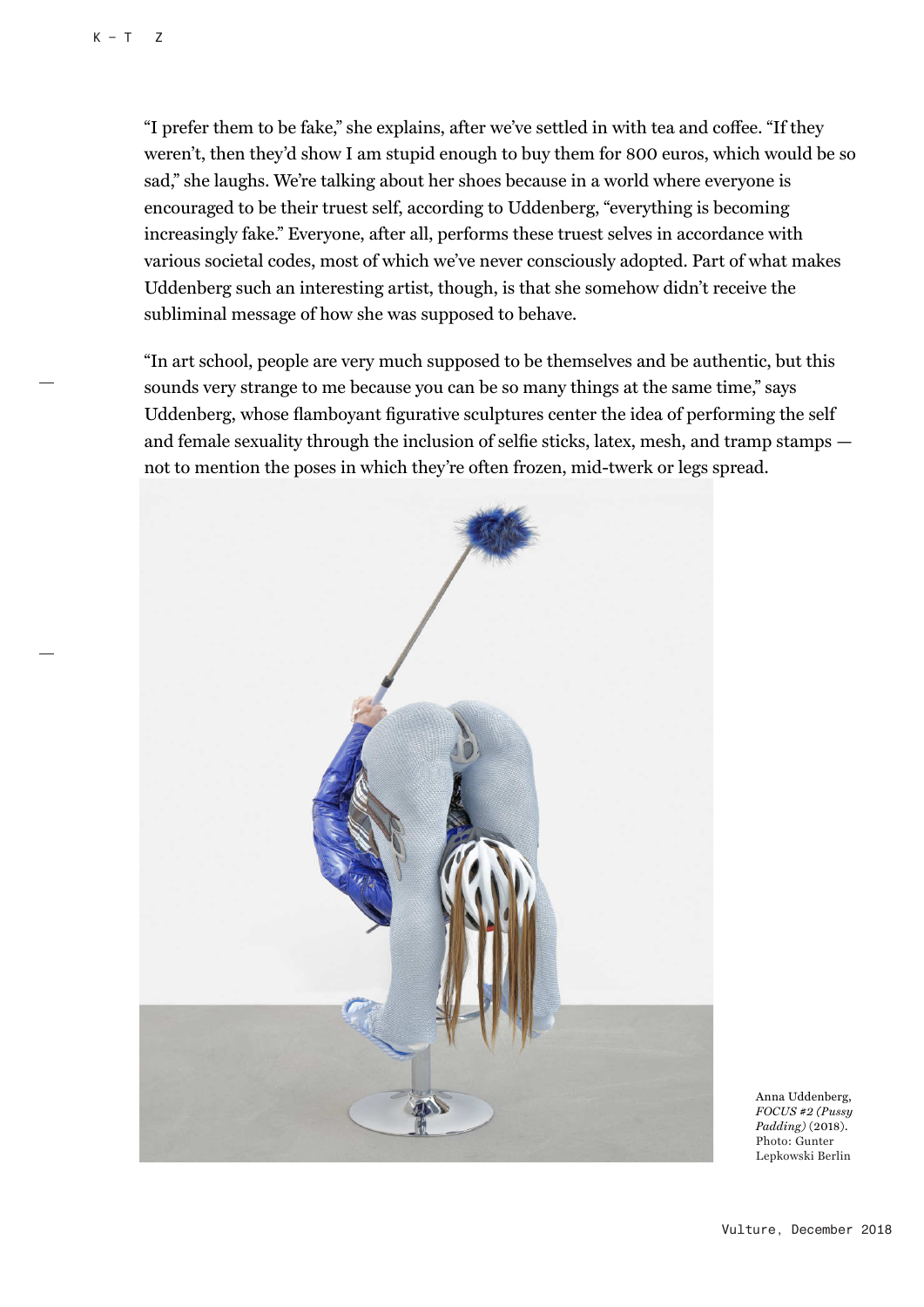Uddenberg has been dealing with and working out her feelings toward gender, sexuality, and self identity, like most of us, since she was a teenager. Growing up in Stockholm, she arrived to school clad in platforms and lip liner, mimicking the boys in bragging about everyone she'd slept with, even if she hadn't. "Nobody told me that I shouldn't be saying that, that is it shameful for a girl," she remembers. Male classmates and teachers began calling her a slut on a daily basis for three years, but instead of getting angry or shy, she began dressing "ultrafeminine," with huge furs, higher platforms, and bolder makeup. A gender-studies student might argue that she did this to entertain the patriarchy, but Uddenberg says the exaggerated style was only for herself. "I never did it to please — and nobody was pleased by it either! People would say, 'You know, Anna, if you're trying to look good, it's just not working,'" she admits with both a sense of strength and slight embarrassment. Now, she says, "I'm channeling this in my art rather than in myself."

She started making art about sexuality and performance while studying at the Städelschule in 2009, becoming obsessed with advertisements for escorts. In Frankfurt, where sex work had been legalized in 2002, she was inspired by the language of ads that marketed a certain performance of intimacy and created *Girlfriend Experience*, a sort-of subtitled video résumé where Uddenberg lists off her qualifications, like a "university education" and a "flair for style." Her grad-school experiments in performance soon gave way to exploring figurative sculptures. "As a performer, I felt like I was in my own blind spot. I wanted to move the works outside of myself. I didn't want my whole practice to only be me," she explains.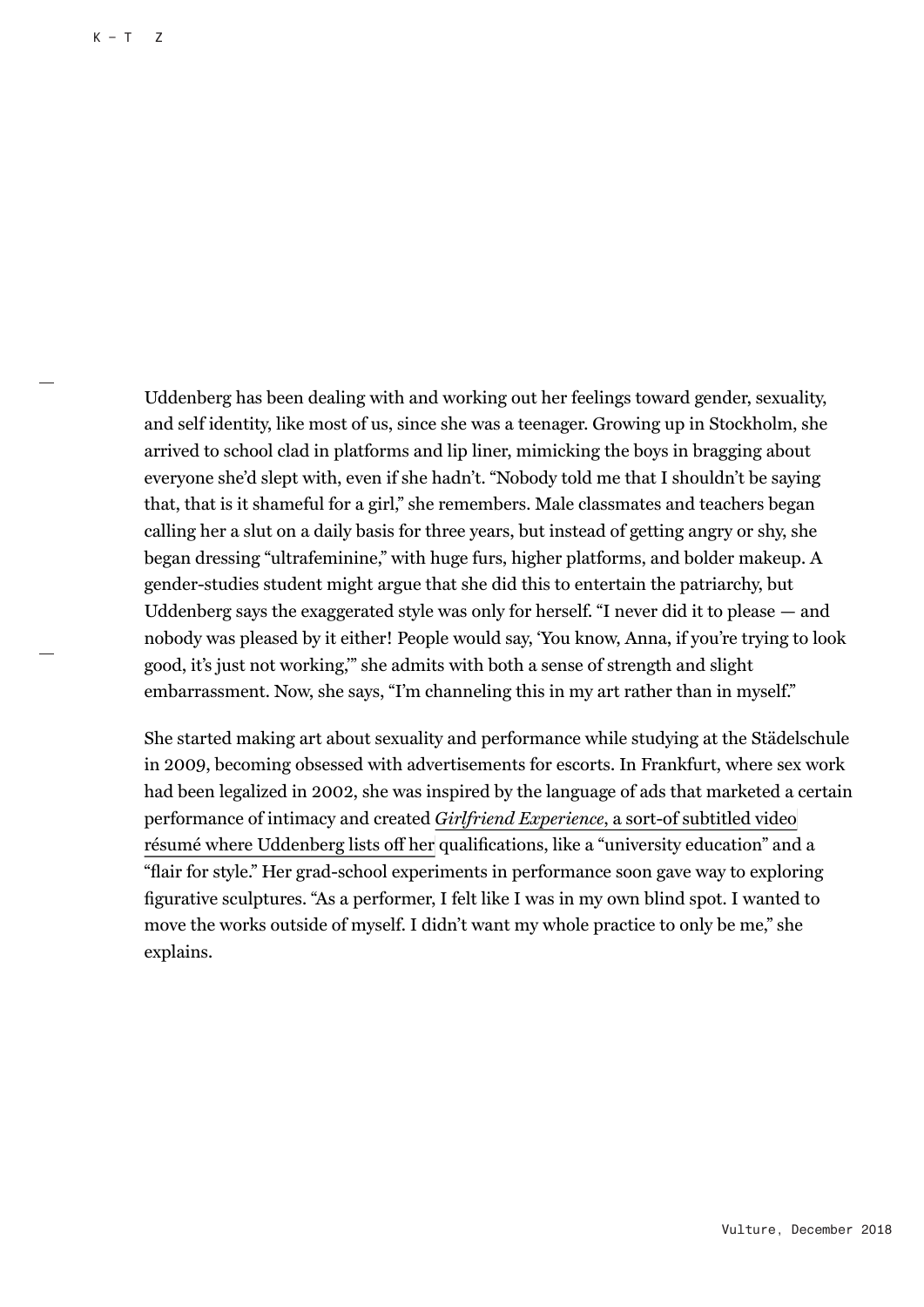

*Disconnect* (2017). Photo: OMAR LUIS OLGUIN

The sculptures at first took the shape of semi-nude, often contorted, female figures. *Journey of Self Discovery* (2016), one of the most Instagrammed works from the DIS-curated 2016 Berlin Biennale, for example, shows a woman whose skin and clothing are pale shades of blue crouched on all fours atop an ottoman, using a selfie stick to capture her crack. The title is a bit tongue-in-cheek; with imitation Crocs and an on-trend windbreaker, we wonder whether she is doing this for pure self-discovery or rather a performance thereof? Wannabe UGGs, Adidas slides, trekking backpacks, and overpriced baby carriages find their way into other sculptures, and female figures straddle sleek suitcases like submissive lovers, arching their backs at uncanny angles with partially or fully exposed chests. Recently, however, Uddenberg's work has taken a turn toward the functional, her sculptures increasingly resembling furniture-cum-sex-props — pun intended.

This shift started last year when she made *Pelvic Trust*, part of her solo show at the House of Gaga in Mexico City, which went by the same title. In the piece, a figure thrusts her ass in the air and plants her face in the center of an abstract piece of fluffy green furniture. Since then, Uddenberg has become increasingly interested in leaving the figure behind and seeing how the piece of furniture might be interpreted if seen alone. With this move, Uddenberg again returns to a type of performance, one that the functional object demands from the user.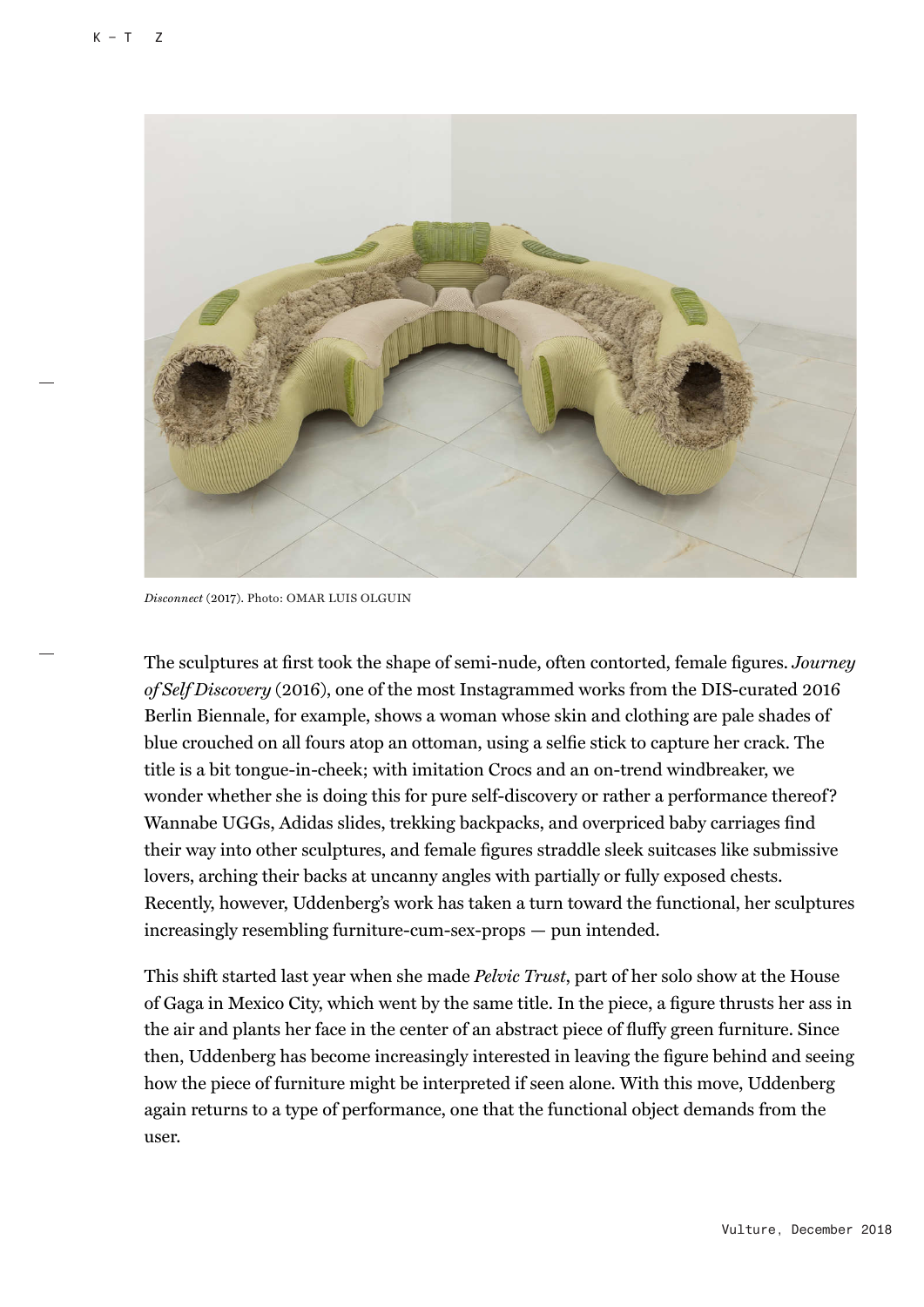

*Cozy Stabilization Unit* (2017): Styrofoam, polyurethane foam, aqua resin, fiber glass, coffee table, spray paint, vinyl flooring, *faux* h fabric, foam carpet, backpack, car interiors, vinyl foam strings, LED lights, Crocs, climbing gears. Photo: Gunter Lepkowski Berlin

Back in Uddenberg's studio, a raised platform made of interior auto parts and plaster gives way to two clunky columns that connect a type of back support adorned with armrests and hand grips, also taken from inside a car. It's still a work in progress, with a second, separate but interconnected structure to come. Uddenberg demonstrates how you'll be able to mount them — in one position, one must spread their legs wide and hold on tight, and in the second, one must lie down on their back. In short, it's a mechanism designed specifically for face-sitting. "I think of these new works as sculptural scripts that embody and suggest a perverted performative version of reality the way I experience it," Uddenberg says.

But despite the visual cues these sculptures give, in a gallery or institutional setting, where Uddenberg wouldn't be able to step in and show how-to, you could easily project your own ideas and narratives onto the objects. These imagined stories might take you straight to a sex dungeon (albeit one fit for a Furby), although Uddenberg is quick to catch herself when she mentions BDSM. "Every time I say BDSM it sounds wrong because [my work] is not about that," she says. "It's about control."

Uddenberg might be able to control the appearance of her sculptures in the studio, but when they leave the private room in Kreuzberg, she relinquishes her position of power,